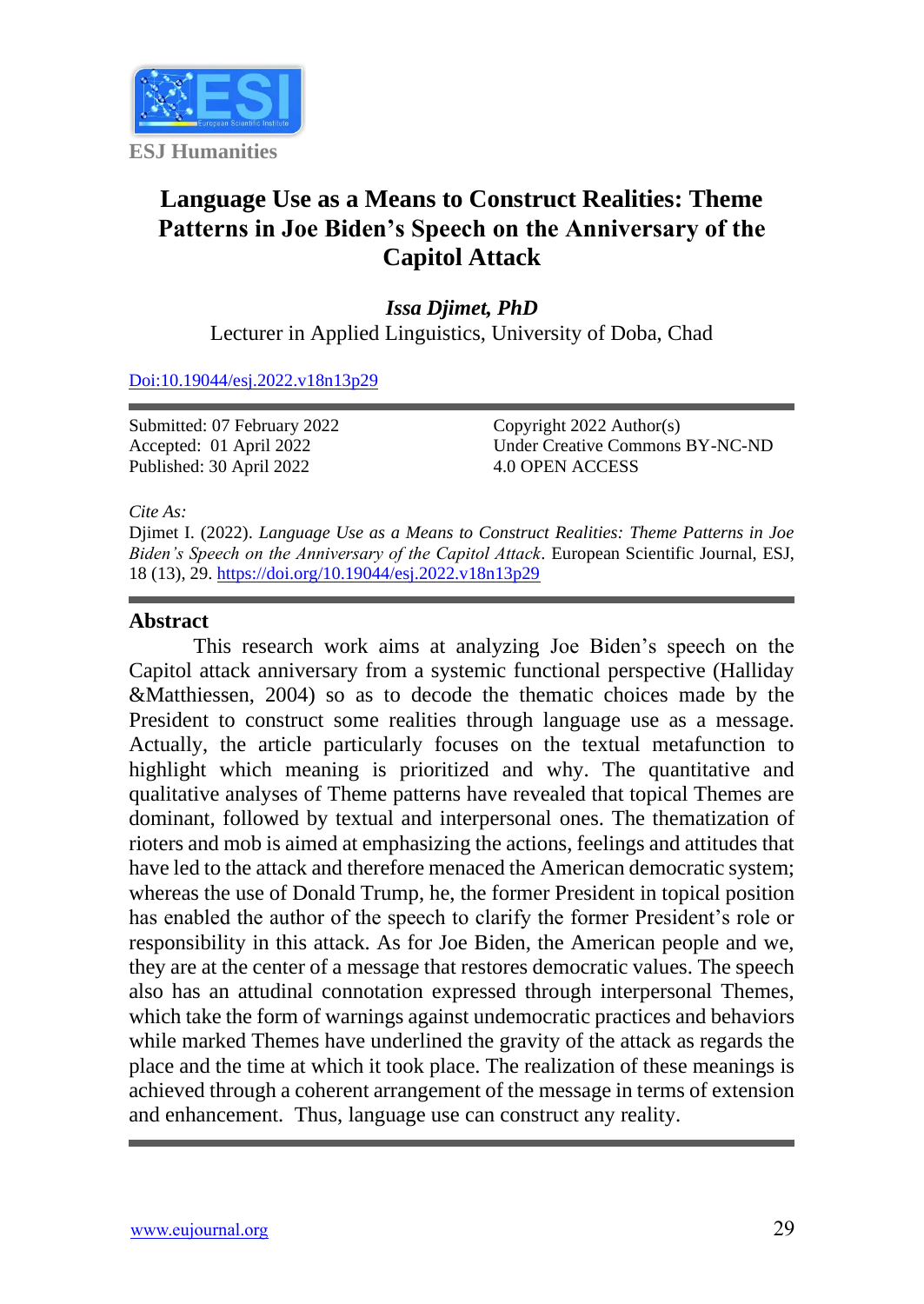**Keywords:** Systemic functional perspective, textual metafunction, thematic Choices, American democracy, topical Themes

# **Introduction**

American democracy is rightly or wrongly considered as the best one and that is why it has often been exported or copied. This can be explained by the fact that it is the longest-lived constitutional democracy in the world (Fabbrini, 1999); thus, a lot of experiences in terms of democratic practices have been drawn from this longevity. Consequently, many peoples and Americans themselves take the American democratic system for granted. However, the system seems to suffer from incoherences. It threatens to go off the rails owing to costly government shutdowns, stolen Supreme Court seats, impeachments, mounting concerns about the fairness of elections, and of course a president who did not want to leave the Oval Office though he had been legally defeated at the polls in 2020 (American Educator, 2020).

On the anniversary (January  $6<sup>th</sup>$ , 2022) of the Capitol attack, Joe Biden made a speech that basically emphasizes president Trump and his followers' responsibility in the violation of this symbol of the American democracy. This research work uses Systemic Functional Linguistics theory (Halliday &Matthiessen, 2004) to analyze the discourse. The paper actually focuses on the textual meaning which is one of the functions of language as defined by Koussouhong & Dossoumou (2015: 24): "language is viewed as a network of systems or interrelated sets of options for making meanings". This approach fundamentally takes language as a means to construct social, political and economic realities through the use of specific linguistic tools.

The validity of such an approach has been demonstrated by many researchers through the analyses of profoundly written literary works and lyrics; for example, Koussouhon & Dadjo (2015) thoroughly described textual elements in Flora Nwapa's*Never Again* and found out that the novel concentrates on the Nigerian civil war, the prevailing collective interest (fatherland), the limited power of women and the roles of women and children in our societies especially during wartime. Similarly, Firdaus (2013) concentrates his analysis on the textual metafunction to determine the occurrences of topical, textual and interpersonal themes. He concludes that the messages in the lyrics are basically about love which is divided into three aspects which are the question of love to an opposite sex, to a son, and to life.

More and more researchers contend that Systemic Functional Grammar can also be applied to real-life discourse, for instance newspapers, magazines articles, court verdicts, and presidential and/or political speeches. This article uses the above approach to analyze President Joe Biden's speech on the anniversary of the Capitol attack, focusing on theme patterns in the speech to understand the deep meanings of the message.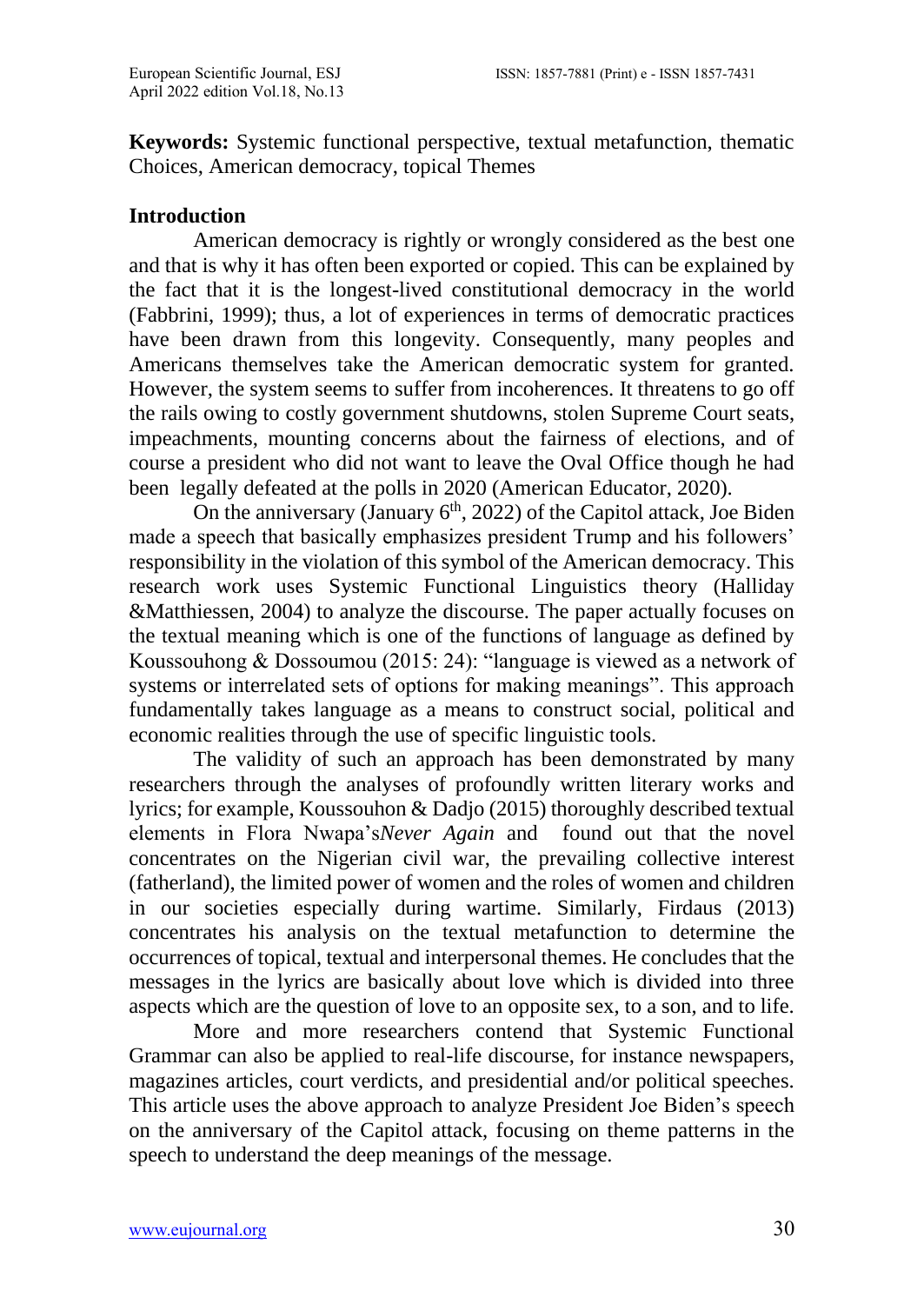# **1. Theoretical Framework**

# **1.1. Systemic Functional Linguistics**

Systemic Functional Linguistics is a linguistic theory which adopts the structuralist approach coined by Ferdinand de Saussure (Schmid, 2012) to understand language. Indeed, it contends that language is a complex semiotic system structured to convey three distinct and complementary types of meanings: textual, interpersonal and experiential. While the interpersonal and experiential functions of language deal respectively with how culture influences language use and the different aspects of human experiences, the textual function of language is about the organization of these into message. According to Halliday and Matthiessen (2004), the text or clause, in all languages, has some form of internal organization whereby it fits in with, and contributes to, the flow of discourse. This is realized through the thematic structure. The clause has two parts: Theme and Rheme. In English the Theme or the element which serves as the point of departure of the message is put first whereas the Rheme, which is the part in which the Theme is developed, comes after.

There are three types of themes: topical, interpersonal and textual:

- A Topical Theme is the constituent of the clause which has a Transitivity function such as actor, behaver, senser, carrier, circumstantial elements (place, time, etc.);
- An Interpersonal Theme is the element of the message to which a Mood function can be assigned: finite (in interrogative mood) and adjuncts (vocative, mood, comment, polarity);
- A Textual Theme is a component of the clause which has a cohesive function such as Continuity Adjuncts and Conjunctive Adjuncts.

In addition to this categorization, there is another level of the thematic structure referred to as markedness and unmarkedness. An unmarked Theme is defined by Eggins (1994) as a "typical" or "usual" Theme while a marked Theme means simply "atypical" or "unusual".

- An unmarked Theme is a Theme which conflates with the Mood constituents such as Subject, Finite, Predicator, WH elements.
- A marked Theme is a Theme which conflates with any other constituents from the Mood system, the usual type of marked Theme being circumstantial elements.

The textual meaning or metafunction is defined by Eggins (1994) as the enabling metafunction in that it is essential for the realization of the other meanings, notably the experiential and interpersonal meanings. Actually, the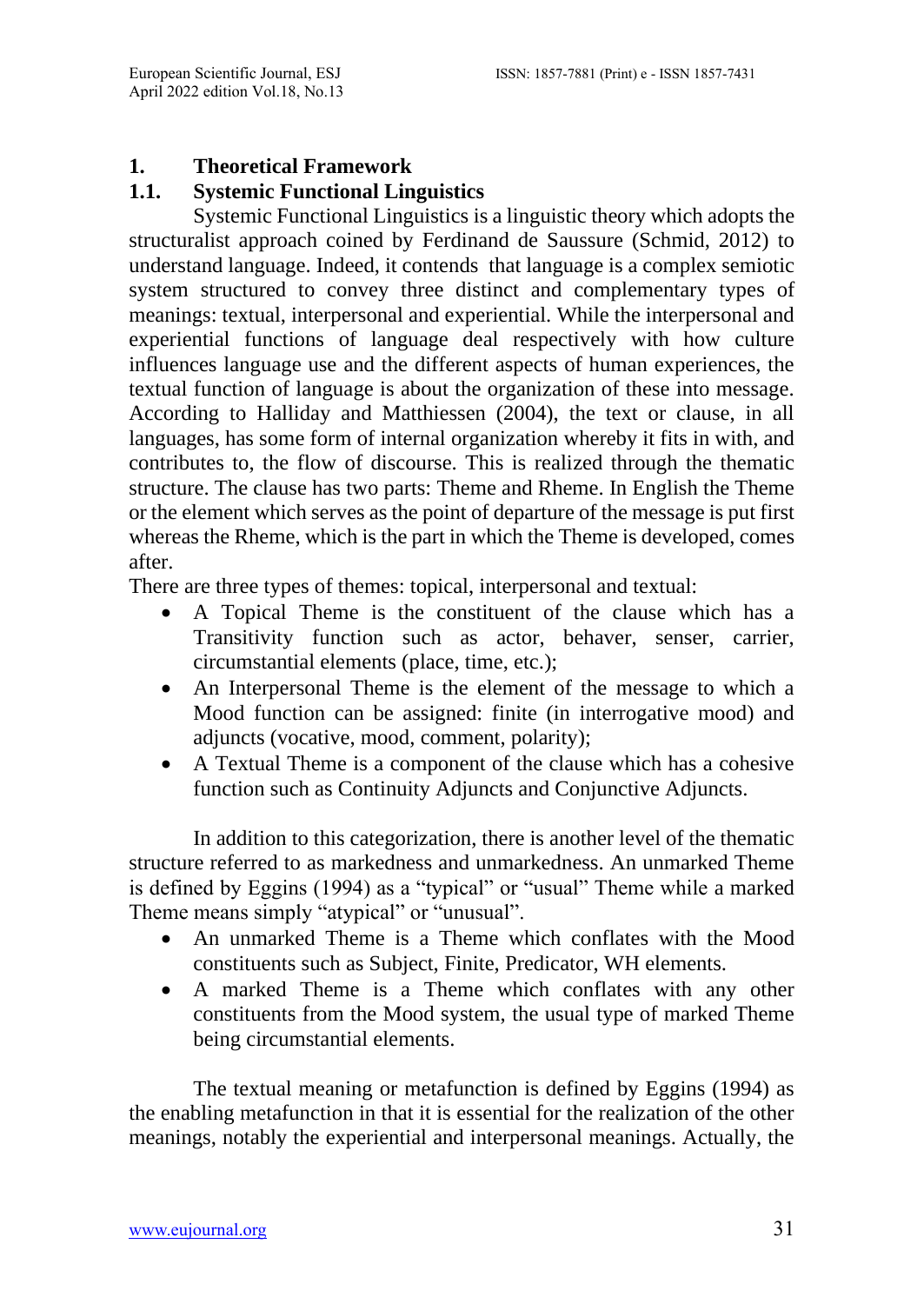thematic organization of the message helps express the other meanings coherently.

# **2. Methods**

This paper adopts the mixed method which consists in combining qualitative and quantitative findings in order to get more insights. The assumption is that the qualitative approach or the quantitative approach alone may have limits that can be filled by the integration of both qualitative and quantitative results (American Psychological Association, 2020; Creswell, 2015). Thus, the text or the speech has been divided into clauses and the various themes have been identified quantitatively; whereas the analysis has been carried out both on the quantitative and the qualitative bases. Actually, the quantitative analysis focuses on what is thematized while the qualitative analysis emphasizes the meaning of such a thematisation.

# **3. Results**

The occurrence of the themes is summarized in table 1 below:

| N <sup>0</sup> | <b>THEME</b>                                          |                |            |            |
|----------------|-------------------------------------------------------|----------------|------------|------------|
|                |                                                       | Textual        | Interpers. | Topical    |
| 1              | MADAM VICE PRESIDENT, MY FELLOW AMERICANS: TO         |                | $^{+}$     | $+$        |
|                | STATE THE OBVIOUS, ONE YEAR AGO TODAY, in this sacred |                |            |            |
|                | place                                                 |                |            |            |
| $\overline{c}$ | [The will of the people                               |                |            | $+$        |
| 3              | [THE CONSTITUTION — our Constitution                  |                | $^{+}$     | $+$        |
| 4              | <b>OUTNUMBERED</b> andin the face of a brutal attack  | $+$            | $+$        | $+$        |
| 7              | <b>AndWEthepeople</b>                                 | $+$            | $^{+}$     | $\ddot{}$  |
| 8              | For the first timein our history,                     |                |            | $^{+}$     |
| 9              | <b>The</b>                                            |                |            | $+$        |
| 10             | -[asa violent mob                                     | $\ddot{}$      |            | $\ddot{+}$ |
| 11             | <b>Butthey</b>                                        | $\ddot{}$      |            | $\ddot{}$  |
| 12             | -[They                                                |                |            | $+$        |
| 13             | <i>gndon</i> this day of remembrance                  | $\overline{a}$ | L.         | $\ddot{}$  |
| 14             | -thatsuch an attack                                   | $+$            |            | $\ddot{}$  |
| 15             | П                                                     |                |            | $+$        |
| 16             | <b>This</b>                                           |                |            | $+$        |
| 17             | -/wherethe House of Representatives                   | $+$            |            | $^{+}$     |
| 18             | <b>This</b>                                           |                |            | $^{+}$     |
| 19             | on this floor                                         |                |            | $+$        |
| 20             | -[A YOUNG CONGRESSMAN OF ILLINOIS, Abraham Lincoln    |                | $+$        | $\ddot{}$  |
| 21             | <b>Above him</b>                                      |                |            | $\ddot{}$  |
| 22             | [In her hands,                                        |                |            | $^{+}$     |
| 23             | [Clio]                                                |                |            | $\ddot{}$  |
| 24             | $[as$ she                                             | $+$            |            | $\ddot{+}$ |
| 25             | <b>She</b>                                            |                |            | $\ddot{+}$ |
| 26             | what                                                  |                |            | $+$        |
| 27             | [The real history                                     |                | $+$        | $\ddot{}$  |
| 28             | THE FACTS AND THE TRUTH thatVice President Harris     | $\ddot{+}$     | $\ddot{}$  | $\ddot{}$  |
| 29             | andthatvou and I and the whole world                  | $+ +$          |            | $+$        |
| 30             | [The Bible                                            |                |            | $+$        |
| 31             | <b>Ithat</b>                                          |                |            | $+$        |
| 32             | -andthe truth                                         | $+$            |            | $+$        |
| 33             | <b>[Clio</b>                                          |                |            | $+$        |
| 34             | Well, here                                            | $+$            |            | $+$        |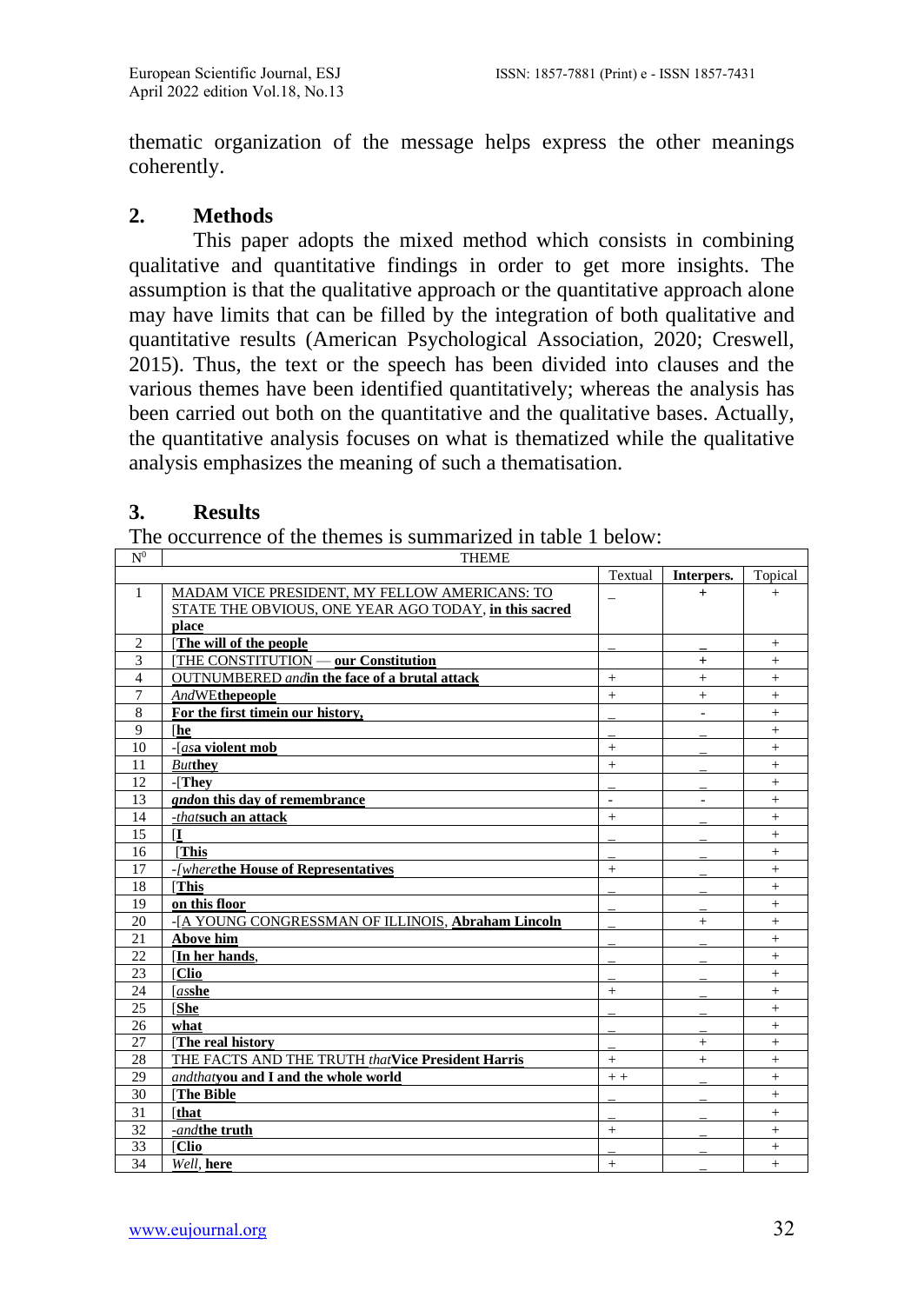| 35       | [Close                                              |                  |        | $^{+}$            |
|----------|-----------------------------------------------------|------------------|--------|-------------------|
| 36       | [Go back                                            |                  |        | $\ddot{}$         |
| 37       | <b>[What</b>                                        |                  |        | $+$               |
| 38       | [Rioters]                                           |                  |        | $^+$              |
| 39       | [that                                               |                  |        | $\boldsymbol{+}$  |
| 40       | <b>Evenduring the civil</b>                         | $\ddot{}$        |        | $^{+}$            |
| 41       | <b>Butit</b>                                        | $\! +$           |        | $^+$              |
| 42       | -[What else                                         |                  |        | $\boldsymbol{+}$  |
| 43       | $-[A \bmod$                                         |                  |        | $+$               |
| 44       | [American flags                                     |                  |        | $+$               |
| 45       | [Fire extinguishers]                                |                  |        | $+$               |
| 46       | A crowd                                             |                  |        | $+$               |
| 47       | Over 140 police officers                            |                  |        | $\qquad \qquad +$ |
| 48       | [We]                                                |                  |        | $\ddot{}$         |
| 49       | [who                                                |                  |        | $\qquad \qquad +$ |
| 50       | $-[that]$                                           |                  |        | $^{+}$            |
| 51       | [what                                               |                  |        | $+$               |
| 52       | [One officer                                        |                  |        | $^+$              |
| 53       | [-andthathe                                         |                  |        | $^{+}$            |
| 54       | [thanhe                                             | $\, +$ $\, +$    |        |                   |
|          |                                                     | $\boldsymbol{+}$ |        | $^+$              |
| 55       | [They                                               |                  |        | $\qquad \qquad +$ |
| 56       | [How                                                |                  |        | $\ddot{}$         |
| 57       | [they                                               |                  |        | $\boldsymbol{+}$  |
| 58       | [We                                                 |                  |        | $+$               |
| 59       | [Rioters]                                           |                  |        | $+$               |
| 60       | [Butwhat                                            | $\! + \!\!\!\!$  |        |                   |
| 61       | [We]                                                |                  |        | $\ddot{}$         |
| 62       | [who                                                |                  |        | $\qquad \qquad +$ |
| 63       | [aspolice                                           | $^{+}$           |        | $^{+}$            |
| 64       | [This                                               |                  |        | $+$               |
| 65       | [This                                               |                  |        | $+$               |
| 66       | [They                                               |                  |        | $^{+}$            |
| 67       | [They                                               |                  |        | $^+$              |
| 68       | [They                                               |                  |        | $\qquad \qquad +$ |
| 69       | [They                                               |                  |        | $\ddot{}$         |
| 70       | [They                                               |                  |        | $\boldsymbol{+}$  |
| 71       | [They                                               |                  |        | $+$               |
| 72       | [They                                               |                  |        | $+$               |
| 73       | [This                                               |                  |        | $\boldsymbol{+}$  |
| 74       | [This                                               |                  |        | $\ddot{}$         |
| 75       | [the past                                           |                  |        | $^{+}$            |
| 76       | [That                                               |                  |        | $^{+}$            |
| 77       | [They                                               |                  |        | $+$               |
| 78       | [This]                                              |                  |        | $+$               |
| 79       | [Sounds                                             |                  |        | $^{+}$            |
| 80       | -butthat                                            |                  |        | $^{+}$            |
| 81       | <u>They</u>                                         |                  |        | $^+$              |
| 82       | $\sqrt{W}$                                          |                  |        | $\ddot{}$         |
| 83       | <b>IMY FELLOW AMERICANS, in life</b>                | $^{+}$           | $+$    | $+$               |
| 84       | -and, TRAGICALLY, there                             | $+$              | $^{+}$ | $^{+}$            |
| 85       | [We]                                                |                  |        | $+$               |
| 86       | [what                                               |                  |        | $+$               |
| 87       | -andwhat                                            |                  |        | $\ddot{}$         |
| $\bf 88$ | -Andhere                                            | $\ddot{}$        |        | $+$               |
| 89       | [The formerpresidentof the United States of America | $\frac{1}{2}$    |        | $^{+}$            |
| $90\,$   | and, TRAGICALLY, there                              |                  |        | $\overline{+}$    |
|          |                                                     | $\! +$           | $+$    |                   |
| 91       | -[becausehe                                         | $\ddot{}$        |        | $+$               |
| 92       | -becausehe                                          | $+$              |        | $+$               |
| 93       | and becausehisbruised ego                           | $\! +$           |        | $+$               |
| 94       | [He]                                                |                  |        | $+$               |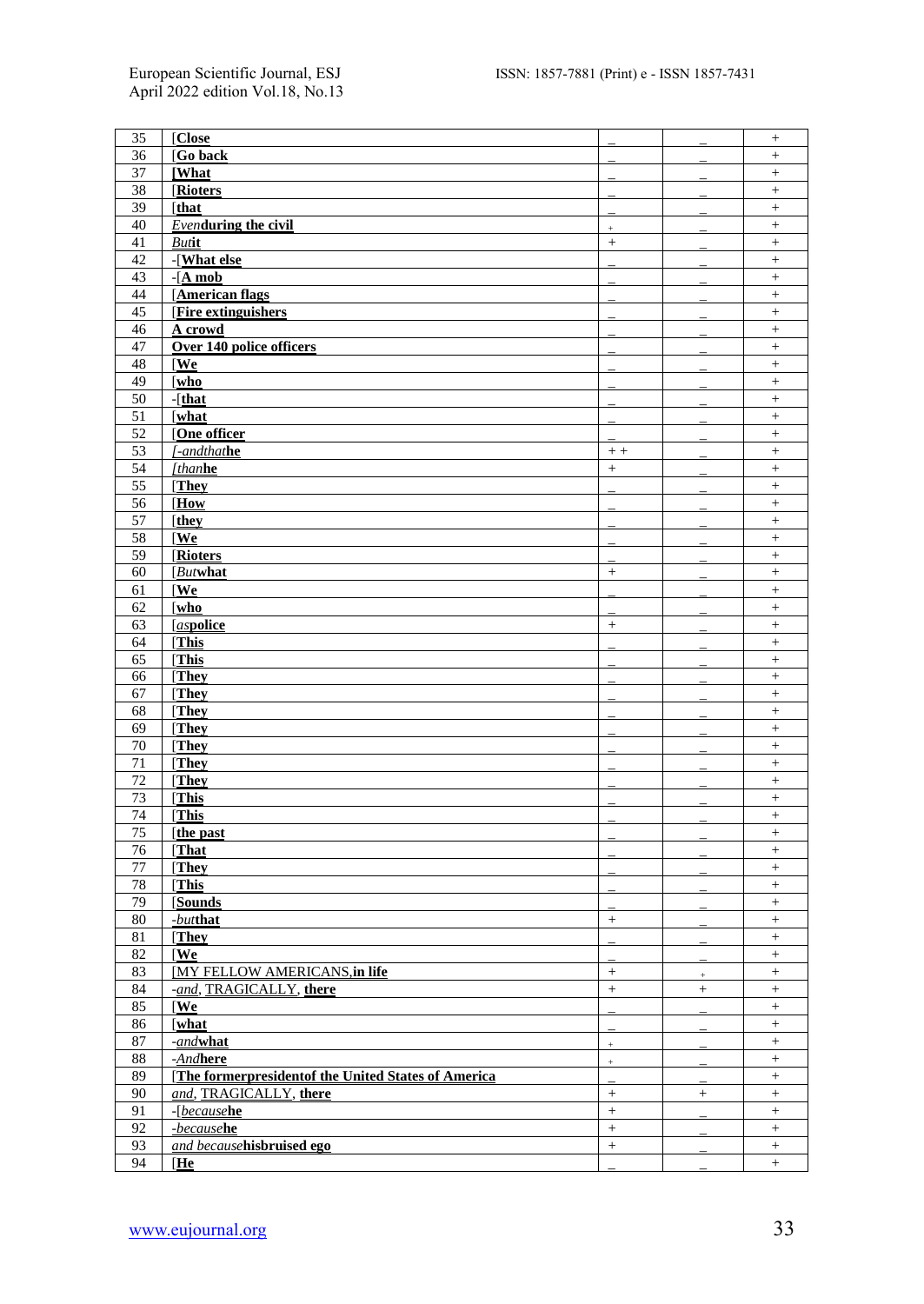| 95  | <b>[EVEN THOUGHthat</b>                                             |                          | $\ddot{}$                | $\! + \!\!\!\!$   |
|-----|---------------------------------------------------------------------|--------------------------|--------------------------|-------------------|
| 96  | [what93 United States senators, his own Attorney General, his own   | $+$                      |                          | $+$               |
|     | Vice President, governors and state officials in every battleground |                          |                          |                   |
|     | state                                                               |                          |                          |                   |
| 97  | [He                                                                 |                          |                          | $+$               |
| 98  | [That                                                               |                          |                          | $+$               |
| 99  | What                                                                |                          |                          | $\! + \!\!\!\!$   |
| 100 | -asvou                                                              | $\! + \!\!\!\!$          |                          | $\qquad \qquad +$ |
| 101 | [He                                                                 |                          |                          | $+$               |
| 102 | whatnopresident in American history                                 | $+$ +                    |                          | $\qquad \qquad +$ |
| 103 | [He                                                                 |                          |                          | $\boldsymbol{+}$  |
| 104 | -[Whilesome courageous men and women in the Republican Party        |                          |                          |                   |
|     |                                                                     | $+$                      |                          | $\qquad \qquad +$ |
| 105 | [TOOMANYothers]                                                     |                          | $^{+}$                   | $+$               |
| 106 | [They]                                                              |                          |                          | $+$               |
| 107 | <b><i>[ButWHATEVERmy other disagreements</i></b>                    | $^{+}$                   | $+$                      | $+$               |
| 108 | [who                                                                |                          |                          | $^{+}$            |
| 109 | [They                                                               |                          |                          | $+$               |
| 110 | [Becauseifwe                                                        | $+$                      |                          | $\qquad \qquad +$ |
| 111 | [thenanything]                                                      | $+$                      |                          | $+$               |
| 112 | [And so, at this moment                                             | $^{+}$                   |                          | $\! + \!\!\!\!$   |
| 113 | [Whatkind of nation                                                 | $\overline{\phantom{0}}$ | $\overline{\phantom{0}}$ | $+$               |
|     |                                                                     |                          |                          |                   |
| 114 | [AREwe                                                              |                          | $+$                      | $+$               |
|     |                                                                     |                          |                          |                   |
| 115 | <b>[AREwe</b>                                                       |                          | $+$                      | $\boldsymbol{+}$  |
| 116 | [wherewe                                                            | $^{+}$                   |                          | $\qquad \qquad +$ |
| 117 | [AREwe                                                              |                          | $+$                      | $+$               |
| 118 | [a nation                                                           |                          |                          | $\qquad \qquad +$ |
| 119 | <b>We</b>                                                           |                          |                          | $\boldsymbol{+}$  |
| 120 | [Theway forward                                                     |                          |                          | $+$               |
| 121 | [The Big Lie                                                        |                          |                          | $+$               |
| 122 | [who                                                                |                          |                          | $+$               |
| 123 | [Think]                                                             |                          |                          | $+$               |
| 124 | [ISthat                                                             |                          | $^{+}$                   | $^{+}$            |
| 125 | [ISthat]                                                            |                          | $^{+}$                   | $+$               |
| 126 | $[wheny$ ou                                                         | $+$                      |                          | $\qquad \qquad +$ |
| 127 | [Taking                                                             |                          |                          | $+$               |
| 128 | [ISthat                                                             |                          | $^{+}$                   | $\qquad \qquad +$ |
| 129 | [you                                                                |                          |                          | $\qquad \qquad +$ |
| 130 | $[OrDID$ you                                                        | $+$                      | $+$                      | $+$               |
|     |                                                                     |                          |                          |                   |
| 131 | [you                                                                |                          |                          | $+$               |
| 132 | [The former presidentand his supporters]                            |                          |                          | $+$               |
| 133 | [They                                                               |                          |                          | $+$               |
| 134 | [andthe riot                                                        |                          |                          | $+$               |
| 135 | [CANyou                                                             |                          | $^{+}$                   | $+$               |
| 136 | П                                                                   |                          |                          | $\! + \!\!\!\!$   |
| 137 | [Here                                                               |                          |                          | $+$               |
| 138 | [The election of 2020                                               |                          |                          | $\! + \!\!\!\!$   |
| 139 | [MORE OFyou                                                         |                          | $^{+}$                   | $+$               |
| 140 | <b>[OVER 150 million Americans</b>                                  |                          | $+$                      | $+$               |
| 141 | [They                                                               |                          |                          | $^{+}$            |
| 142 | <b>RIGHT NOW, in state after state</b>                              |                          | $^{+}$                   | $^{+}$            |
| 143 | [but becausethe former president                                    | $+$                      |                          | $+$               |
| 144 | <b>INSTEAD OF LOOKING AT THE ELECTION RESULTS FROM</b>              |                          | $+$                      | $^{+}$            |
|     | 2020 AND SAYINGthey                                                 |                          |                          |                   |
| 145 | [the former president and his supporters]                           |                          |                          | $^{+}$            |
| 146 | ⊺It                                                                 |                          |                          |                   |
|     | $\Pi$ t                                                             |                          |                          | $^{+}$            |
| 147 |                                                                     |                          |                          | $+$               |
| 148 | [AndFRANKLY, it                                                     | $+$                      | $+$                      | $+$               |
| 149 | [The second Big Lie being told by the former President and his      | $\overline{\phantom{0}}$ |                          | $+$               |
|     | supporters                                                          |                          |                          |                   |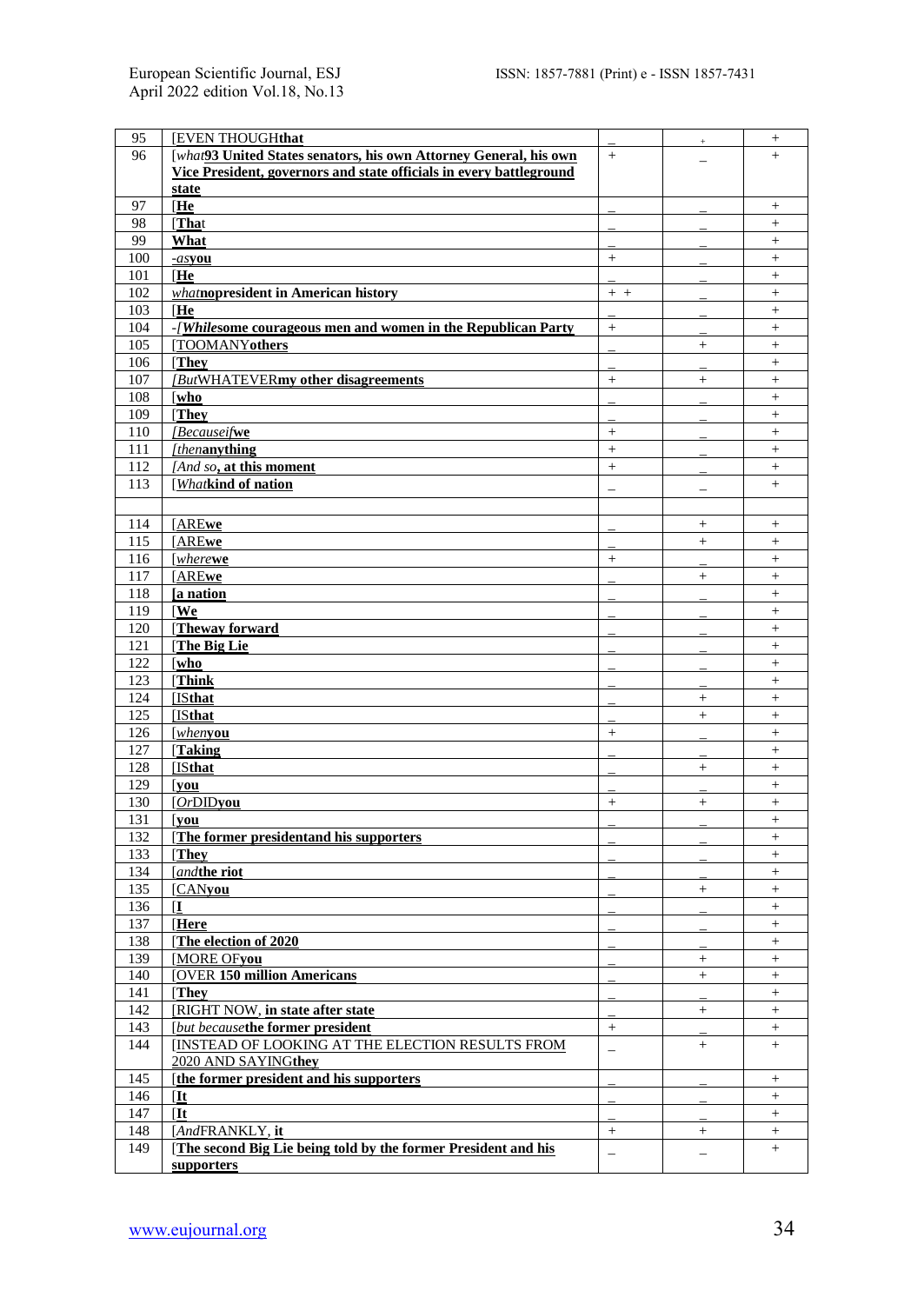| 150        | [thatthe results of the election of 2020                        | $^{+}$            |        | $^{+}$    |
|------------|-----------------------------------------------------------------|-------------------|--------|-----------|
| 151        | $\sqrt{\text{The truth } 152}$                                  |                   |        | $+$       |
| 152        | [that NO ELECTION — NO ELECTIONin American history              | $+$               | $^{+}$ | $+$       |
| 153        | [EVERYlegal challenge                                           |                   | $^{+}$ | $^{+}$    |
| 154        | [that                                                           |                   |        | $+$       |
| 155        | [Recounts]                                                      |                   |        | $+$       |
| 156        | <b>GEORGIA</b> - Georgia                                        |                   | $^{+}$ | $\ddot{}$ |
| 157        | [Phony partisan audits]                                         |                   |        | $+$       |
| 158        | [None                                                           |                   |        | $^{+}$    |
| 159        | [And in some of them,                                           | $^{+}$            |        | $+$       |
| 159        | [the margin of victory                                          |                   |        | $+$       |
| 160        | [the margin of victory]                                         |                   |        | $^{+}$    |
| 161        | [So, let's]                                                     | $^{+}$            |        | $+$       |
| 162        | [what                                                           |                   |        | $^{+}$    |
| 163        | [EvenBEFOREthe first ballot                                     | $+$               | $+$    | $+$       |
| 164        | [the former president                                           |                   |        | $+$       |
| 165        | [He                                                             |                   |        | $\ddot{}$ |
|            | $\mathbf{I}$ t                                                  |                   |        |           |
| 166<br>167 | [He                                                             |                   |        | $+$       |
|            |                                                                 |                   |        | $+$       |
| 168        | [He                                                             |                   |        | $\ddot{}$ |
| 169        | [He                                                             |                   |        | $+$       |
| 170        | [There                                                          |                   |        | $+$       |
| 171        | [the election results]                                          |                   |        | $+$       |
| 172        | <b>IN FACT</b> , in every venue                                 |                   | $^{+}$ | $+$       |
| 173        | [the former president                                           |                   |        | $^{+}$    |
| 174        | [Justthink]                                                     | $\! + \!\!\!\!$   |        | $+$       |
| 175        | [The former presidentand his supporters                         |                   |        | $^{+}$    |
| 176        | [howthey]                                                       | $+$               |        | $+$       |
| 177        | $-[that]$                                                       |                   |        | $+$       |
| 178        | [elections]                                                     |                   |        | $+$       |
| 189        | [They                                                           |                   |        | $+$       |
| 180        | [The President's name                                           |                   |        | $+$       |
| 181        | [thenwe                                                         | $+$               |        | $\ddot{}$ |
| 182        | [SOMEHOW, those results                                         |                   | $^{+}$ | $+$       |
| 183        | [butthe presidential race                                       | $+$               |        | $+$       |
| 184        | [And on the same ballot                                         | $+$               |        | $+$       |
| 185        | [The only difference:                                           |                   |        | $+$       |
| 186        | [he                                                             |                   |        | $^{+}$    |
| 187        | <b>Ithat</b>                                                    |                   |        | $+$       |
| 188        | [FINALLY, the third Big Liebeing told by a former President and | $\qquad \qquad -$ | $^{+}$ | $+$       |
|            | his supporters                                                  |                   |        |           |
| 189        | [thatthe mob                                                    | $+$               |        | $+$       |
| 190        | [ISthatwhat                                                     | $+$               | $^{+}$ | $+$       |
| 191        | $[when$ vou                                                     | $+$               |        | $+$       |
| 192        | [Patriots                                                       |                   |        | $^{+}$    |
| 193        | [Not in my view                                                 | $+$               |        | $+$       |
| 194        | [TO ME, the true patriots]                                      |                   | $^{+}$ | $^{+}$    |
| 195        | [who                                                            |                   |        | $^{+}$    |
| 196        | [the election workers]                                          |                   |        | $^{+}$    |
| 197        | [andthe heroes]                                                 | $+$               |        | $^{+}$    |
| 198        | $\Gamma$ You                                                    |                   |        | $+$       |
| 199        | [ONLYwhenyou                                                    | $^{+}$            | $\pm$  | $+$       |
| 200        | $\Gamma$ You                                                    |                   |        | $^{+}$    |
| 201        | [when                                                           |                   |        | $+$       |
| 202        | $\Gamma$ You                                                    |                   |        | $+$       |
| 203        | $\Gamma$ You                                                    |                   |        | $\ddot{}$ |
| 204        | $[wheny$ ou                                                     |                   |        | $+$       |
| 205        | [Those                                                          |                   |        | $^{+}$    |
| 206        | [andthosewho                                                    | $\! + \!\!\!\!$   |        | $+$       |
| 207        | [andthosewho                                                    | $+$               |        | $+$       |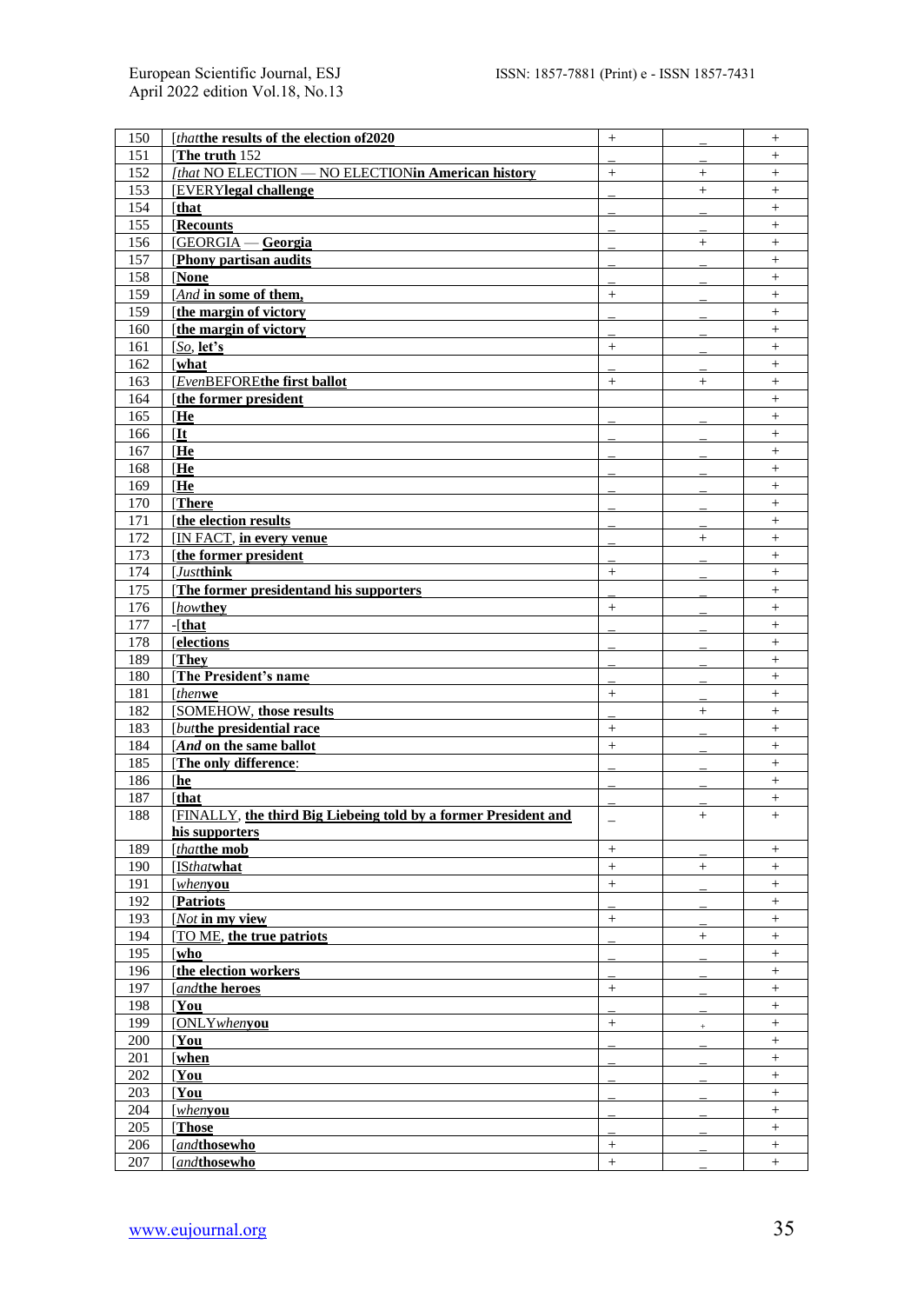| 208        | [They]                                            |               |                 | $\begin{array}{c} + \end{array}$ |
|------------|---------------------------------------------------|---------------|-----------------|----------------------------------|
| 209        | [They                                             |               |                 | $+$                              |
| 210        | -[Thosewho                                        |               |                 | $+$                              |
| 211        | <b>[who</b>                                       |               |                 | $\! + \!\!\!\!$                  |
| 212        | [Buttheir plot                                    | $+$           |                 | $^{+}$                           |
| 213        | [CONGRESSMEN – Democrats and and Republicans      |               | $+$             | $+$                              |
| 214        | [SENATORS, REPRESENTATIVES, STAFF-they            |               | $^{+}$          | $+$                              |
| 215        | [They                                             |               |                 | $+$                              |
| 216        | [LOOK, FOLKS, now                                 |               |                 | $\boldsymbol{+}$                 |
| 217        | [That promise]                                    |               |                 | $^{+}$                           |
| 218        | [that                                             |               |                 | $+$                              |
| 219        | [Make                                             |               |                 |                                  |
| 220        | <b>[We</b>                                        |               |                 | $\! + \!\!\!\!$                  |
| 221        | [Both at home and abroad,                         |               |                 | $+$                              |
|            |                                                   | $+$           |                 | $+$                              |
| 222        | [From China to Russia and beyond                  |               |                 | $+$                              |
| 223        | [thatdemocracy's days                             |               |                 | $\boldsymbol{+}$                 |
| 224        | [They]                                            |               |                 | $^{+}$                           |
| 225        | [democracy                                        |               |                 | $^{+}$                           |
| 226        | [Andthey]                                         | $+$           |                 | $+$                              |
| 227        | [They]                                            |               |                 | $+$                              |
| 228        | [America                                          |               |                 | $^{+}$                           |
| 229        | [They                                             |               |                 | $+$                              |
| 230        | [that <b>America</b>                              | $+$           |                 | $^{+}$                           |
| 231        | П                                                 |               |                 | $+$                              |
| 232        | [That                                             |               |                 | $\boldsymbol{+}$                 |
| 233        | <b>[who</b>                                       |               |                 | $^{+}$                           |
| 234        | [That                                             |               |                 | $+$                              |
| 235        | [who                                              |               |                 | $+$                              |
| 236        | [Andthat                                          | $^{+}$        |                 | $\boldsymbol{+}$                 |
| 237        | <b>[who</b>                                       |               |                 | $+$                              |
| 238        | <b>[OUR FOUNDING FATHERS, as imperfect asthey</b> |               | $^{+}$          | $^{+}$                           |
| 239        | <b>Ithat</b>                                      |               |                 | $+$                              |
| 240        | [Here in America                                  |               |                 | $+$                              |
| 241        | [power                                            |               |                 | $+$                              |
| 242        | [Andthey]                                         |               |                 | $+$                              |
| 243        | [that                                             | $+$           |                 |                                  |
|            |                                                   |               |                 | $^{+}$                           |
| 244        | [that                                             |               |                 | $+$                              |
| 245        | [YES, in America                                  |               | $\! + \!\!\!\!$ | $\! + \!\!\!\!$                  |
| 246        | [We                                               |               |                 | $^{+}$                           |
| 247        | [that ifyou                                       | $\, +$ $\, +$ |                 | $+$                              |
| 248        | П                                                 |               |                 | $+$                              |
| 249        | $[if$ vou                                         |               |                 | $\boldsymbol{+}$                 |
| 250        | $\mathbf{I}$                                      | $+$           |                 | $+$                              |
| 251        | [i]                                               | $+$           |                 | $^{+}$                           |
| 252        | П                                                 |               |                 | $+$                              |
| 253        | [THE FORMER PRESIDENT, who                        |               | $\! + \!\!\!\!$ | $\boldsymbol{+}$                 |
| 254        | [andthe mob                                       | +             |                 |                                  |
| 255        | [They                                             |               |                 | $\boldsymbol{+}$                 |
| 256        | [orthey                                           | $\! +$        |                 | $\boldsymbol{+}$                 |
| 257        | /what                                             |               |                 | $\ddot{}$                        |
| 258        | [WHAT - andwhat                                   | $^{+}$        | $^{+}$          | $\boldsymbol{+}$                 |
| 259        | [Andwith rights]                                  | $+$           |                 | $\! + \!\!\!\!$                  |
| 260        | [MAYBEwe                                          |               | $+$             | $+$                              |
| 261        | $\sqrt{b}$ <i>ut</i> they                         | $\! +$        |                 | $\! + \!\!\!\!$                  |
| 262        | [the responsibility to accept defeat              |               |                 | $\boldsymbol{+}$                 |
| 263        | [the responsibility to see                        |               |                 | $^+$                             |
| 264        | [Aswe                                             | $+$           |                 | $\boldsymbol{+}$                 |
| 265        | [the lies                                         |               |                 | $\ddot{}$                        |
|            |                                                   |               |                 |                                  |
| 266<br>267 | [we<br>[They                                      |               |                 | $\! + \!\!\!\!$                  |
|            |                                                   |               |                 | $^{+}$                           |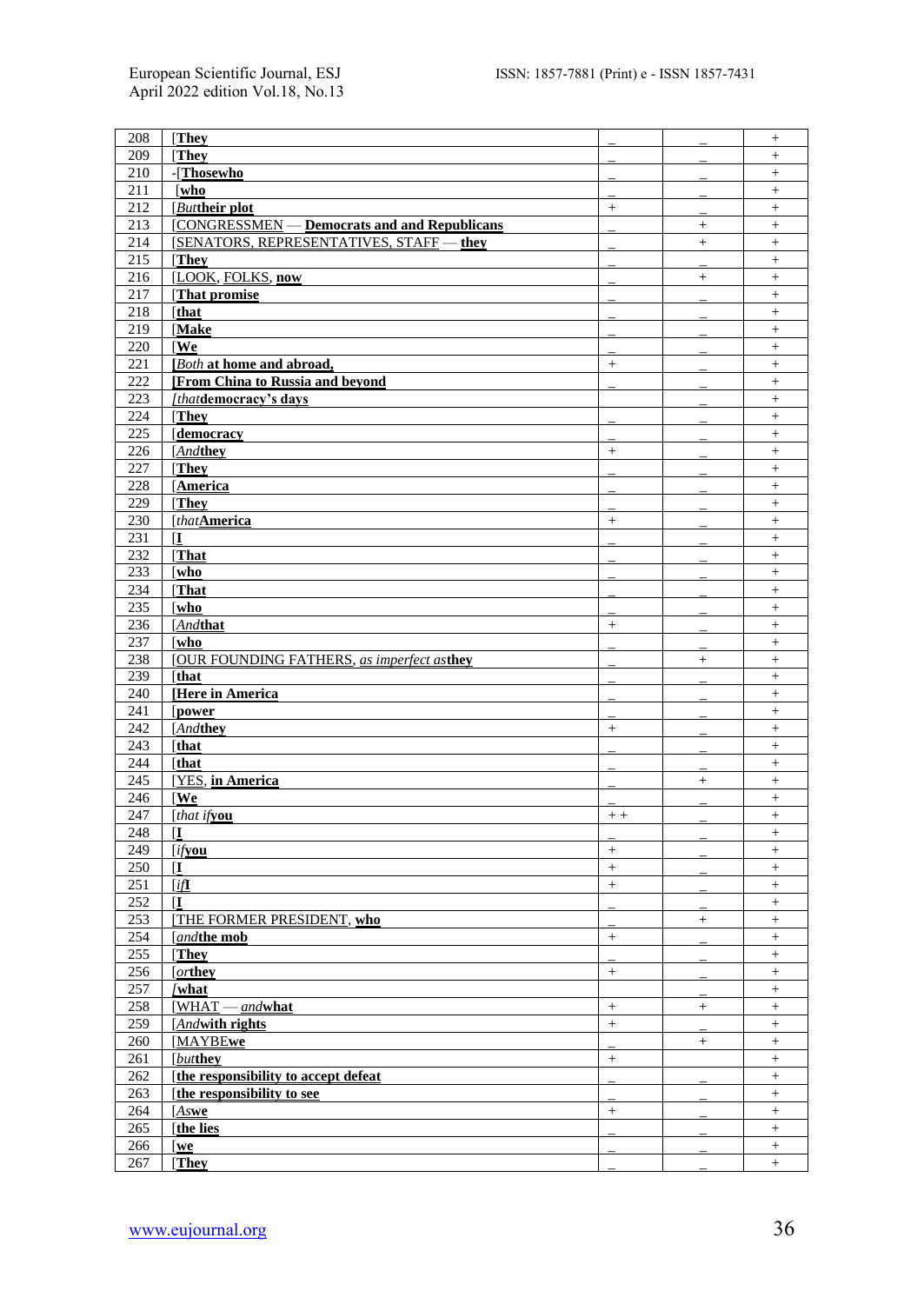| 268 | [So, we]                                                          |           |         |                  |
|-----|-------------------------------------------------------------------|-----------|---------|------------------|
| 269 | [Some                                                             |           |         | $\ddot{+}$       |
| 270 | [Jill and I                                                       |           |         | $+$              |
| 271 | <b>[who</b>                                                       |           |         | $+$              |
| 272 | [and a second time                                                | $+$       |         | $+$              |
| 273 | [We]                                                              |           |         | $+$              |
| 274 | <b>[who</b>                                                       |           |         | $+$              |
| 275 | $\overline{[DOn't\mathbf{k}id]}$                                  | $^{+}$    | $^{+}$  | $\ddot{}$        |
| 276 | [The pain and scars from that day                                 |           |         | $\boldsymbol{+}$ |
| 277 | ſI                                                                |           |         | $+$              |
| 278 | [and it]                                                          | $^{+}$    |         | $+$              |
| 279 | [thanwhen]                                                        | $\ddot{}$ |         | $^{+}$           |
| 280 | <b>[We</b>                                                        |           |         | $^{+}$           |
| 281 | [A battle                                                         |           |         | $+$              |
| 282 | [Believe                                                          |           |         | $+$              |
| 283 | $\mathbf{I}$                                                      |           |         | $\ddot{}$        |
| 284 | [how difficult                                                    |           |         | $^{+}$           |
| 285 | [And]                                                             | $+$       |         | $\ddot{}$        |
| 286 | ButI                                                              | $+$       |         | $+$              |
| 287 | [that our darkest days                                            | $+$       |         | $^{+}$           |
| 288 | [From the death and destruction,                                  |           |         | $\ddot{}$        |
| 289 | [in Pearl Harbor                                                  |           |         | $+$              |
| 290 | [From the brutality of Bloody Sunday on the Edmund Pettus Bridge] |           |         | $+$              |
| 291 | [So, now]                                                         | $^{+}$    |         | $^{+}$           |
| 292 | $\mathbf I$                                                       |           |         | $+$              |
| 293 | [but]                                                             | $+$       |         | $^{+}$           |
| 294 | $\mathbf{I}$                                                      |           |         | $+$              |
| 295 | $\mathbf{I}$                                                      |           |         | $\ddot{}$        |
| 296 | [And I]                                                           | $+$       |         | $+$              |
| 297 | [We                                                               |           |         | $+$              |
| 298 | [the will of the people                                           |           |         | $+$              |
| 299 | [that the ballot]                                                 | $^{+}$    |         | $^{+}$           |
| 300 | [that authority in this nation]                                   | $^{+}$    |         | $^{+}$           |
| 301 | ſI                                                                |           |         | $+$              |
| 302 | [DEEP in the heart of America                                     |           | $+$     | $+$              |
| 303 | [This                                                             |           |         | $\ddot{}$        |
| 304 | <b>[We</b>                                                        |           |         | $+$              |
| 305 | [Here in America]                                                 |           |         | $+$              |
| 306 | [andtheir will                                                    | $+$       |         | $+$              |
| 307 | [So, let us]                                                      | $+$       |         | $+$              |
| 308 | [TOGETHER, we                                                     |           | $+$     | $+$              |
| 309 | $\sqrt{1 + 6}$                                                    |           |         | $+$              |
| 310 | [MAY God                                                          |           | $+$     | $+$              |
| 311 | [AndMAYGod                                                        |           | $+$     | $+$              |
|     | <b>TOTAUX</b>                                                     | 92        | 490     | 312(             |
|     |                                                                   | (20.30)   | 10,80%) | 68,09%           |
|     |                                                                   | $%$ )     |         | $\lambda$        |

**Table 1**: Theme occurrence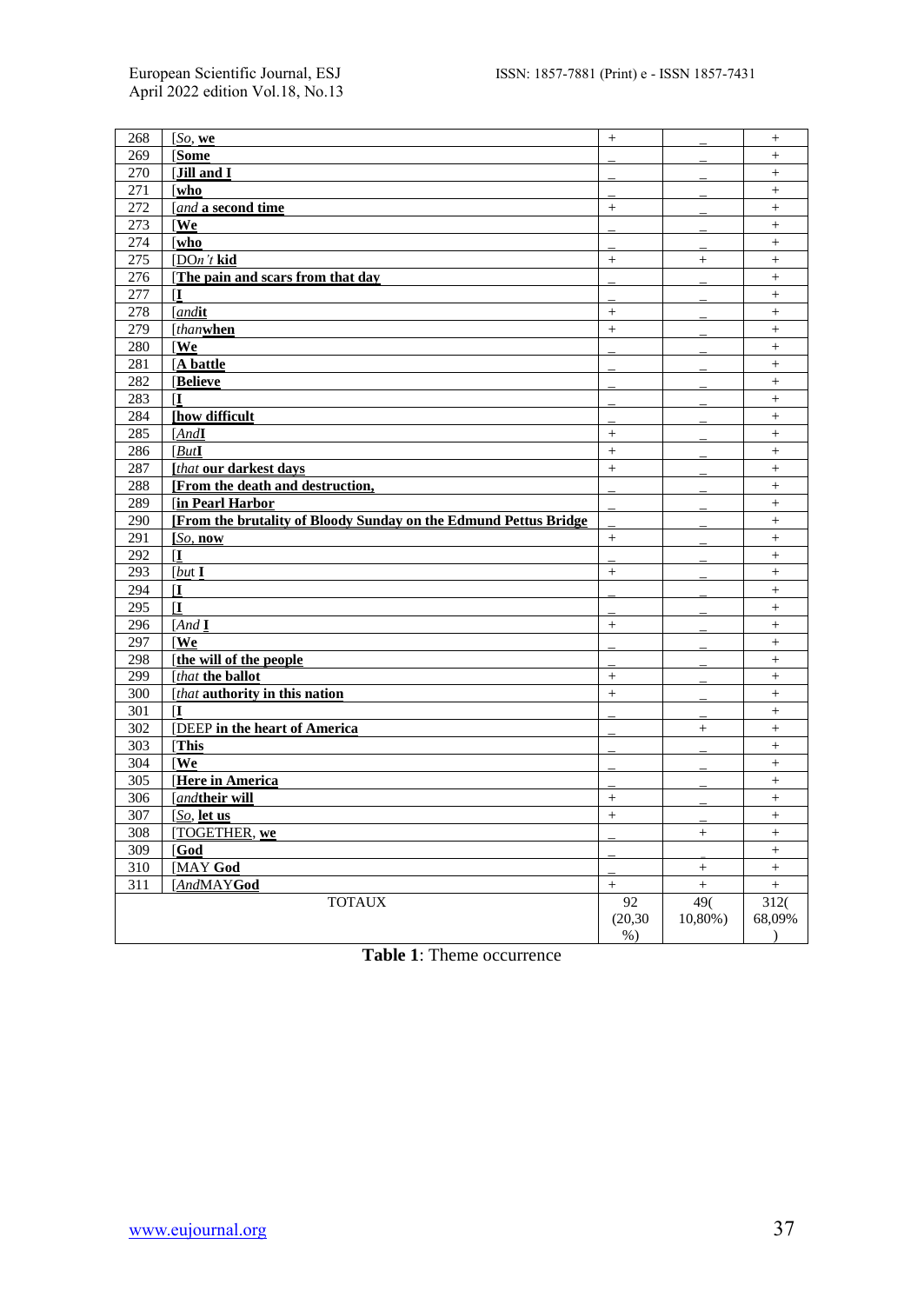

**Grah1:** Theme frequency

While table 1 summarizes the occurrences of Theme types, Graph 1 gives an exact quantitative representation of the three types of Themes: topical, interpersonal and textual. In fact, 68.09% of the Themes are topical, meaning that the speech is essentially concerned with carriers, actors, sensers, behavers sayers, agents, behavers, etc. which stand for t*hey*, *you*, *we*, *I*, *America*, *Democracy*, *the rioters*, *Biden*, in clauses (12, 15, 38, 59, 82, 83, 94, 97, 225, 230) This is the main focus of the message. Interpersonal Themes represent 20.30%. This implies that the text contains an attudinal connotation, that is, the speaker has expressed some judgements about the meaning of the attack or its consequences on the American democratic system through the use of modal adjuncts or modulated finites (maybe, finally, can, well, my fellow Americans, etc.) in clauses (34, 83, 90, 135, 148, 188, 194). As for the textual Themes, they have served not only to realize cohesion but also to give the text its written character, that is, language is being used to reflect on experience rather than to enact it (Eggins, 1994). Therefore, a lot of textual Themes (20.30%) such as *but*, *so*, *and*, *or*, *if*, *that* are used in clauses (226, 247, 251, 256, 261, 268).

#### **3.1. Topical Themes Analysis**

Table 2 recapitulates the distribution of topical Themes among the participants whereas graph 2 highlights this distribution.

| Participants         | Frequency | Percentage |
|----------------------|-----------|------------|
| Joe Biden            | 32        | 20,10%     |
| Donald Trump         | 29        | 18,20%     |
| American People      | 41        | 25,80%     |
| Rioters mob violence | 50        | 31,40%     |
| Capitol              | 04        | 02,50%     |
| Democracy            | 03        | 02%        |
| Total                | 159       | 100%       |

**Table 2:** Topical Themes distribution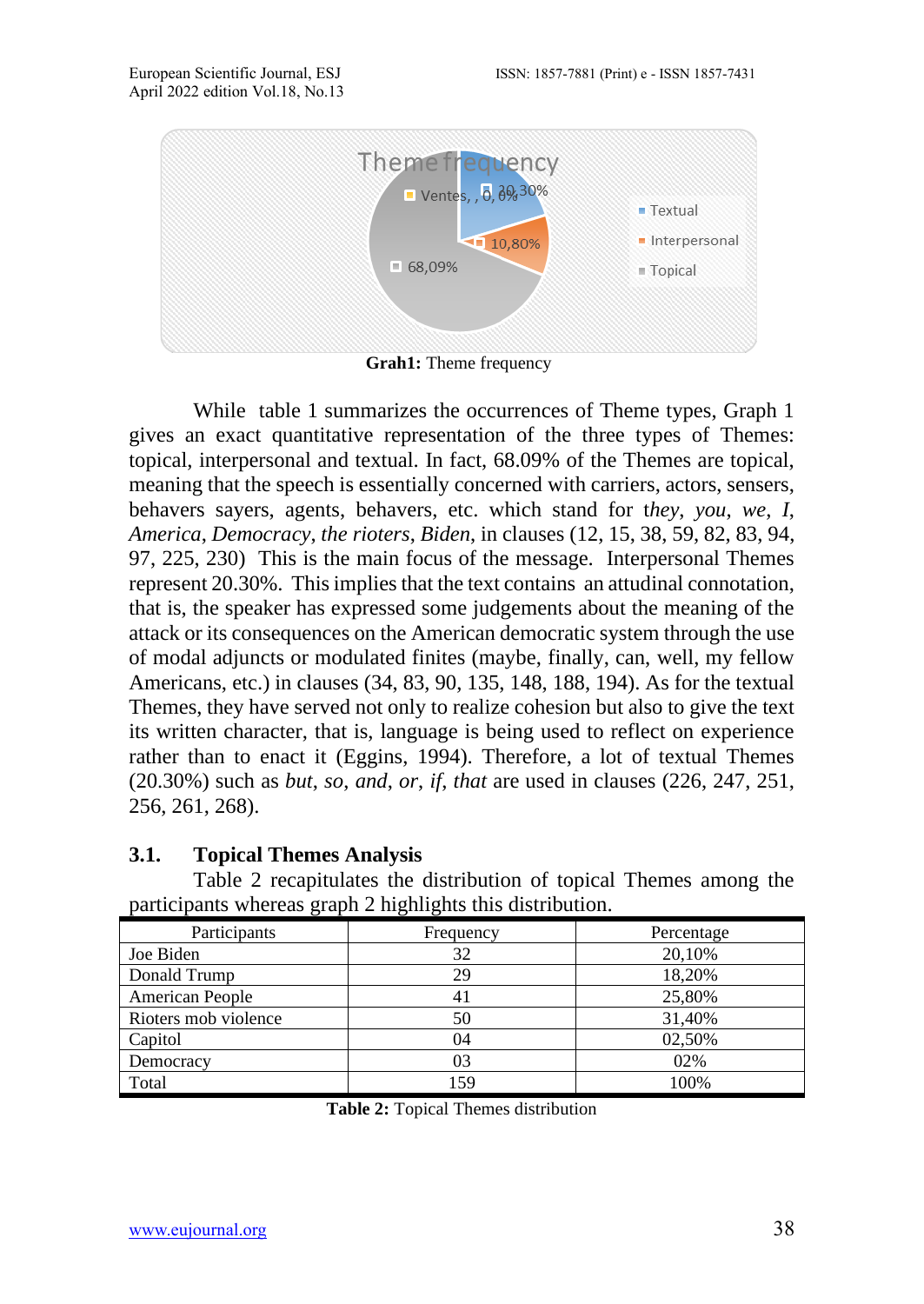

**Graph 2**: Topical Theme frequency

As it can be noticed in table 2 and graph 2, *rioters*, *mob* and *violence* occur 50 times as Theme, corresponding to 31.40% and occupying the first position; whereas *American People* is thematized 41 times with a percentage of 25%, followed by *Joe Biden* or *I* used 32 times as Theme in the speech, representing 20.10%, just a little bit more than *Donald Trump* which occurs 29 times as Theme, that is, 18.20%. This highlights the central message in terms of actions, feelings, behaviors, which constitute the main experiences related to the Capitol Attack.

## **3.2. Marked and Unmarked Theme Analysis**

The last Theme elements which require attention are Marked and Unmarked Themes. The occurrence of Marked and Unmarked Themes is summarized in the table below:

| Theme                                           | frequency     |  |
|-------------------------------------------------|---------------|--|
| Marked                                          | 24 (07, 70%)  |  |
| Unmarked                                        | 288 (92, 30%) |  |
| 312 (100%)<br>Total                             |               |  |
| Toble 2. Montred and Unmoulted Thomas frequency |               |  |

**Table 3:** Marked and Unmarked Themes frequency

Table 3 shows that 288 Themes [92.30%] are unmarked whereas 24 Themes [7.70%] are marked, which means that there is a high level of preparedness for communication on the part of President Joe Biden. Additionally, the use of circumstantial elements of place, time, and manner in thematic position situates the message in a specific context, clarifying the setting of the event which is the focus of the communication: the Capitol Attack.

# **4. Discussion and Interpretation of the Findings**

This section discusses the findings so as to give them a meaning, for language is not a simple exchange of words or sounds but actually a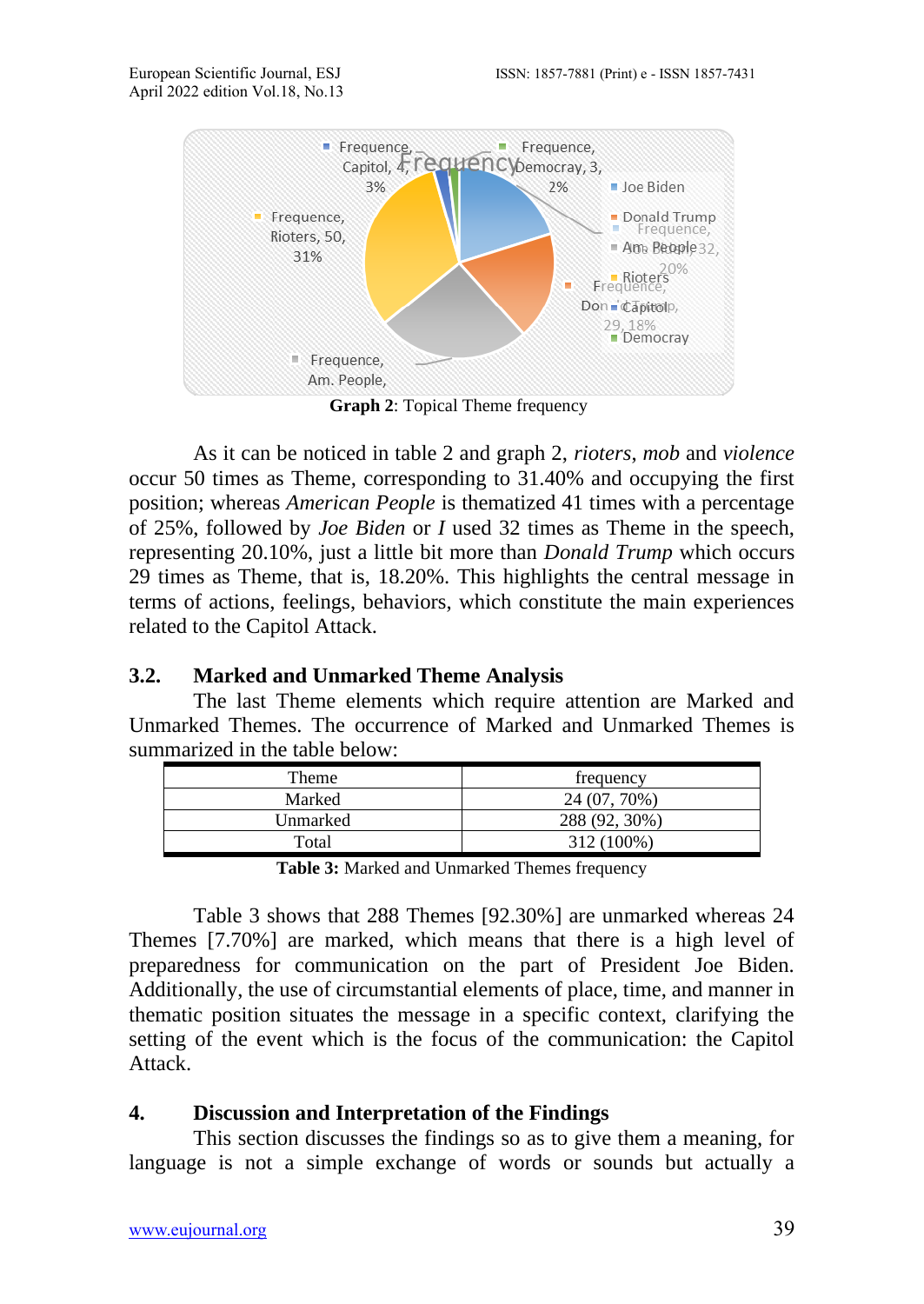contextualized and purposeful communication of experiences and attitudes. The thematic analysis of the speech reveals a high occurrence of topical Themes in the speech [60.09%]. The thematized topical elements *I*, *they*, *we*, *he, it*, *you* stand for *the attack*, *rioters*, *Joe Biden* himself, *Americanpeople* and *Donald Trump* or *the former President* in clauses (147, 146, 1665, 167, 168, 169, 198, 202, 249, 256, 261, 267, 273, 293, 294, 293, 297, 304). Some of the participants (*Donald Trump* and *the rioters*) constitute a dangerous threat against the American democratic system considered by the author of the speech as the best example and therefore needs to be protected by *Joe Biden* himself and by *the American people* or *the upholders of lawand order*. Table 2 confirms this message in that *rioters* or *mob* (representing 31.40% of the Themes) manipulated by the president have taken actions, believed things or said things that are undemocratic or un-American. *American people, we, you, fellow or citizens*are used 41 times [25.80%] as topical Theme, for example in clauses (48, 58, 61, 140, 191, 198,199, 200, 202, 203, 220, 246). This highlights the author's intention to warn his fellow citizens against lies which can construct perilous or menacing realities. Such realities are aimed at satisfying personal interests rather than serving the interests of the American nation. As for *Joe Biden* or *I,* it is thematized 32 times [20.10%], realizing basically mental or verbal processes aimed at restoring the democratic instinct ascribed to the American people as something ancestral or cultural.

Furthermore, Interpersonal Themes, which occur 49 times (10.80%), have emphasized the attudinal meaning of the text through the use of modal adjuncts and modal operators such as *well, can, maybe, finally, my fellow Americans, to me, just, in fact, frankly, somehow* in clauses (34, 83, 135, 148, 172, 174, 182,188, 194, 260, 275). President Joe Biden has expressed clear judgments about the attack, depicting it as the fruit of lies and inviting his fellow citizens to live by the fundamental values of freedom based on democratic principles.

Regarding textual Themes, they occur 92 times, corresponding to 20.30%. These textual elements express cohesive dimensions such as extension and enhancement. Extension elements (*and, but, or, both*) occur 44 times whereas enhancement (*so, as, if, because*) ones occur 48 times. Extension elements have been used to construct coherent facts aimed at convincing Americans to recognize lies elaborated by *the former President* while enhancement textual constituents organize the arguments logically in terms of time, cause and condition.

The speech also contains a significant number of marked Themes that highlight the circumstances of time and place at which the tragic event of the attack took place. Indeed, the analysis reveals that 24 thematic elements are marked, representing 7.70%. This has basically served to convey an important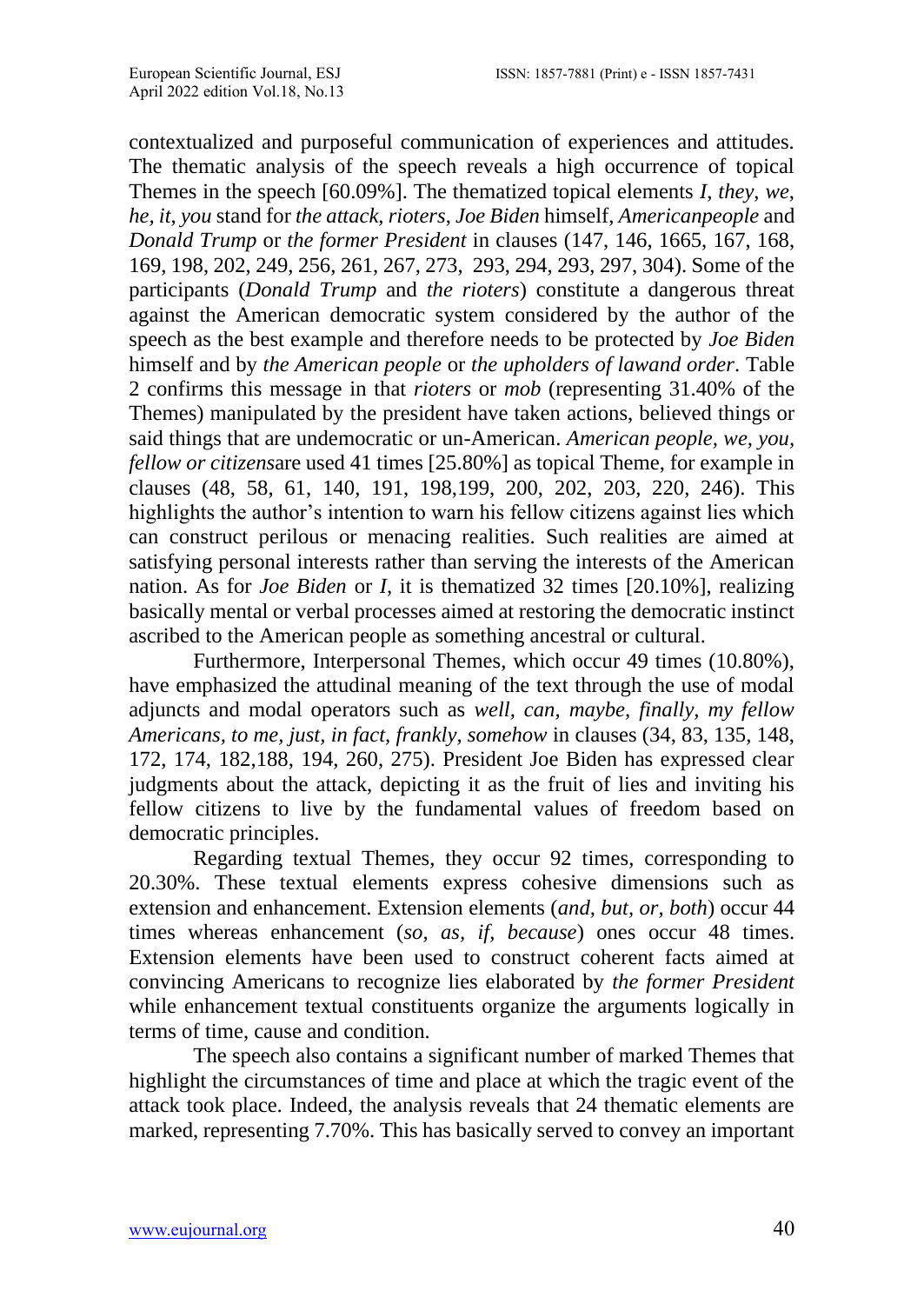message: America and especially the symbol of its democracy must not be violated by people who strive towards personal or selfish interests.

#### **Conclusion**

The speech made by Joe Biden on the anniversary of the Capitol attack has been analysed on the basis of the Systemic Functional Linguistic theory, especially the textual grammar which defines language as a message organized through the system of Theme, that is, what meaning is prioritized and why. The analysis has revealed a high occurrence of topical Themes followed by textual and interpersonal ones. The distribution of topical Themes shows that *rioters* or *mob* occupy the first position as Theme. They are the actors, sensers, behavers, agents and carriers of undemocratic facts or feelings that have led to the attack of the Capitol, the symbol of the American democracy. The American people is used in thematic position to emphasize their role against such actions, which consists in understanding or making the difference between lies and truth in order to protect the American democratic system. Donald Trump or the former President is at the center of the undemocratic behaviors that have caused the tragic event of the attack whereas President Biden appears in thematic position as the protector of the American heritage which is democracy. Interpersonal Themes have expressed Biden's judgments related to the attack; they take the form of advice and warnings that are also conveyed through marked Themes, carrying the meanings of indignation regarding the place and the time at which the attack took place. Actually, the Capitol Attack has provided an opportunity for the Democratic Party represented by Joe Biden to demolish the Republican Party by constructing a favorable reality for his Party.

## **References:**

- 1. American Educator (2020). The Crisis of American Democracy. Retrieved January 24, 2022, from www/penguinrandomhouse/com.
- 2. American Psychological Association. (2020). Publication manual of the American Psychological Association  $(7<sup>th</sup>$  ed.) https://doi.org/10.1037/0000165-000.
- 3. Creswell, W. J. (Eds) (2014*). Research design: qualitative, quantitative, and mixed methods approaches.* London: SAGE Publication, Inc.
- 4. Eggins, S (1994). *An introduction to Systemic functional Linguistics*. London: Printer publisher.
- 5. Frabbrini, S. (1999). American Democracy from a European Perspective. Ann. Rev. Polit. Sci., 465-491.
- 6. Firdaus, A. E. (2013). Tetxtual Meaning in Song Lyrics. *Indonesia University of Education*, *1*(1), 99-106.